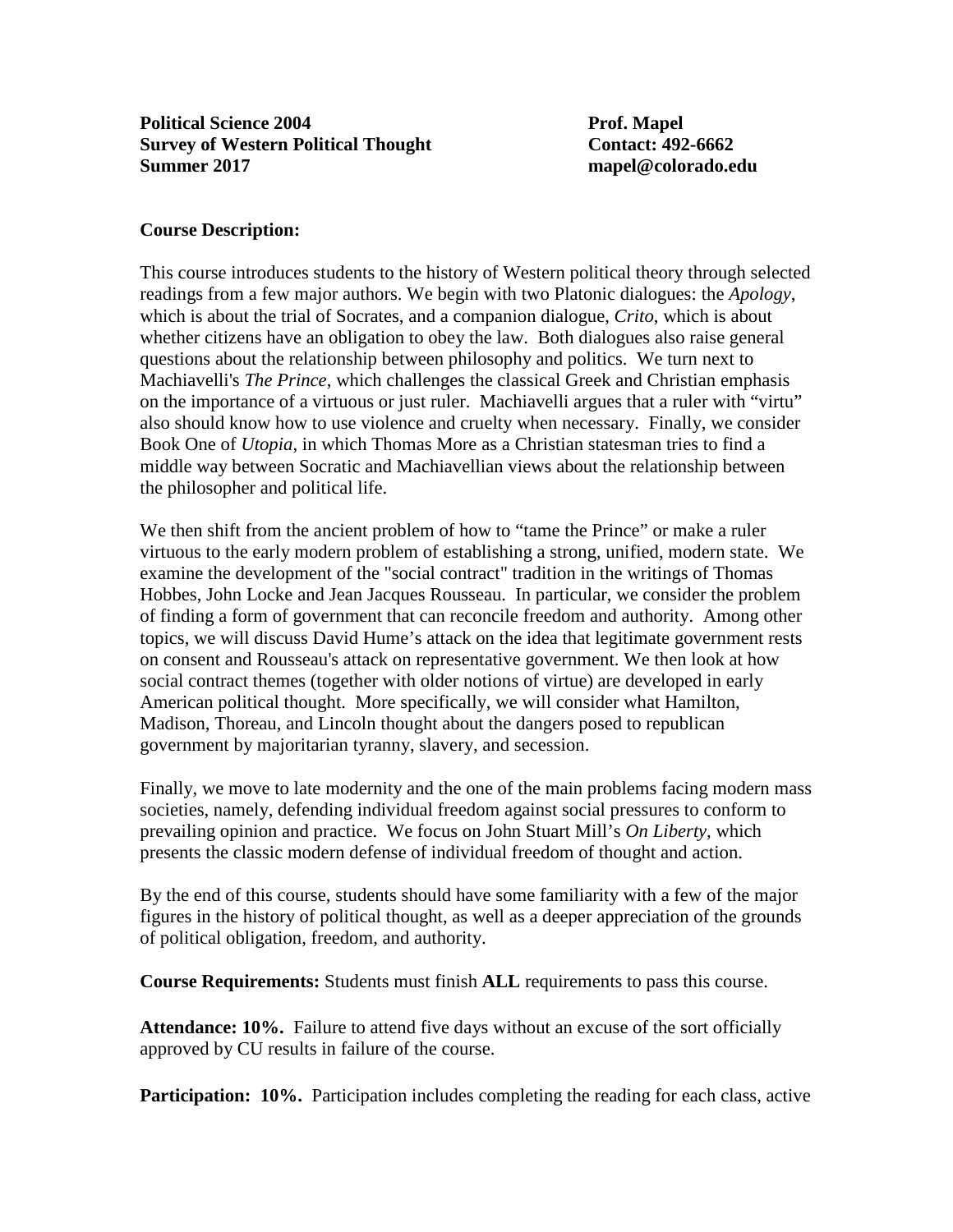and helpful participation in class discussion, and making class presentations and completing study questions on time when they are assigned. Simply attending every class and occasionally offering a comment will earn you no more than a "C." More active and informed participation is required for a higher grade.

**Exams.** Two, short answer/essay in-class exams, 40% each of the final grade. The final will be cumulative, but focus primarily on the material covered in the second half of the course.

Note that the instructor may **change** the assignments, as well as their relative weight for the final grade, e.g., add or delete quizzes, exams, papers, as deemed fit. There will be **NO** extra-credit assignments. To repeat, no extra credit.

#### **Classroom Policy**

Mutual respect among and between students and instructor is expected at all times. If a student is disruptive of the educational atmosphere of the classroom, he or she will be asked to leave and will be referred to the Dean's Office if disruptions continue.

#### **Religious Observances**

Campus policy regarding religious observances requires that faculty make every effort to reasonably and fairly deal with all students who, because of religious obligations, have conflicts with scheduled exams, assignments or required attendance. In this class, contact me *during the first three days of this course* to arrange accommodation. For more details at [http://www.colorado.edu/policies/fac\\_relig.html](http://www.colorado.edu/policies/fac_relig.html)

#### **Discrimination and Harassment**

The University of Colorado at Boulder policy on Discrimination and Harassment, the University of Colorado policy on Sexual Harassment and the University of Colorado policy on Amorous Relationships apply to all students, staff and faculty. Any student, staff or faculty member who believes s/he has been the subject of discrimination or harassment based upon race, color, national origin, sex, age, disability, religion, sexual orientation, or veteran status should contact the Office of Discrimination and Harassment (ODH) at 303-492-2127 or the Office of Judicial Affairs at 303-492-5550. Information about the ODH, the above referenced policies and the campus resources available to assist individuals regarding discrimination or harassment can be obtained at <http://www.colorado.edu/odh>

## **Cheating and Plagiarism**

Cheating (using unauthorized materials or giving unauthorized assistance during an exam or other academic exercise) and plagiarism (using another person's words or ideas without appropriate citation) are serious offenses. At a minimum, they will result in 'F' for the assignment and they may result in 'F' for the course, depending on the instructor's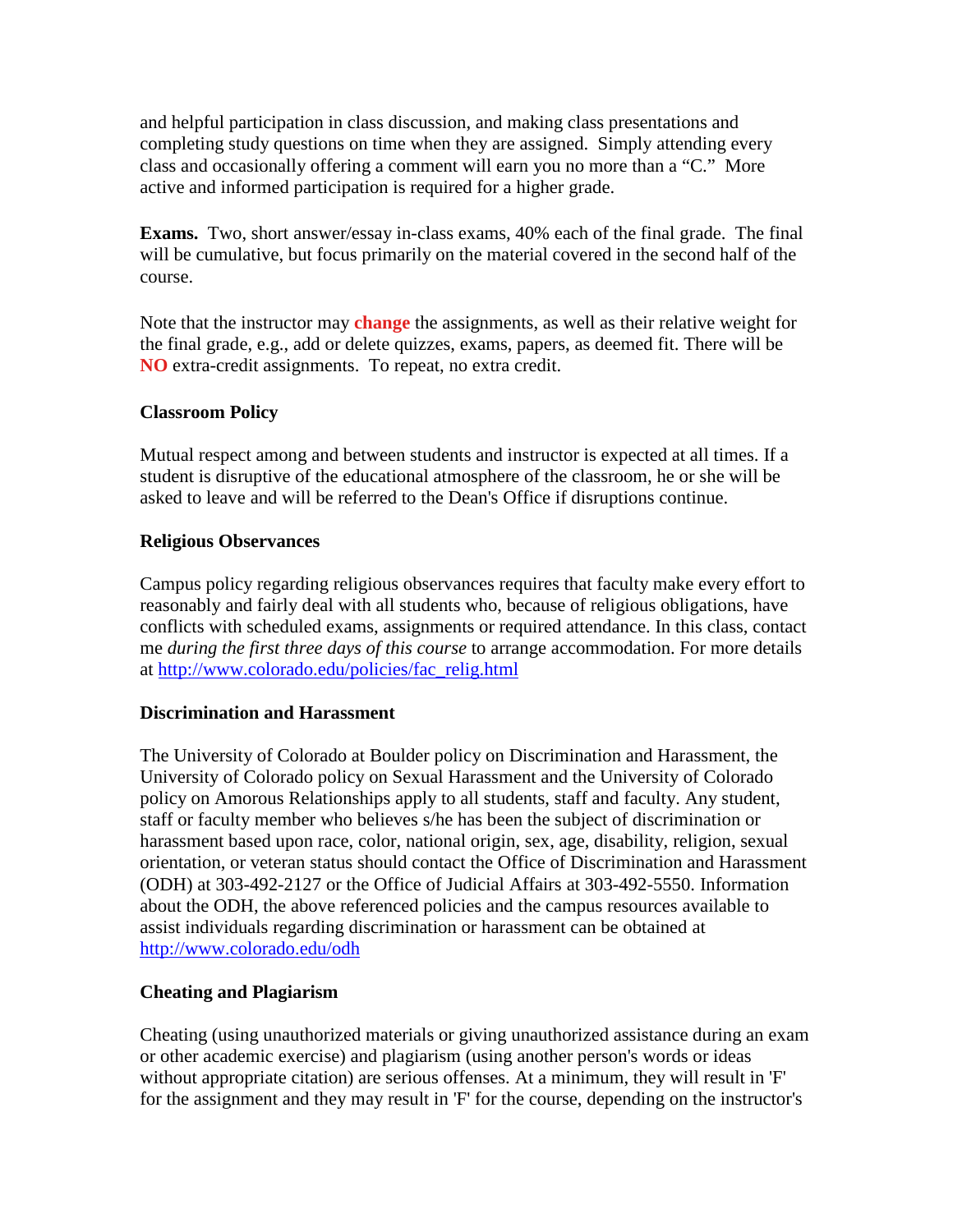judgment of the severity of the offense. It is University policy that cheating and plagiarism *must* be reported to the Honor Council, which will decide upon additional sanctions. If you have *any* question about proper citations or acknowledgment of source material, ask your instructor or visit the Honor Council website.

## **Honor Code**

All students of the University of Colorado at Boulder are responsible for knowing and adhering to the academic integrity policy of this institution. Violations of this policy may include: cheating, plagiarism, aiding academic dishonesty, fabrication, lying, bribery, and threatening behavior. All incidents of academic misconduct shall be reported to the Honor Code Council (honor@colorado.edu; 303-725-2273). Students who are found to be in violation of the academic integrity policy will be subject to both academic sanctions from the faculty member and non-academic sanctions (including but not limited to university probation, suspension, or expulsion). Other information on the Honor Code can be found at http://www.colorado.edu/policies/honor.html and at <http://www.colorado.edu/academics/honorcode/>

## **Office Hours**

My office is in Ketchum 151. I'll be available to meet Tues and Wednesday at 1:00, but not after class. If you can't make these times, we can arrange to meet by appointment.

## **Required Readings**

## **Books:**

All books have been ordered at the University Books Store in the UMC and at the bookstore on the Hill. They are:

Plato, *Euthyphro, Apology, Crito, Phaedo* Machiavelli*, The Prince*  John Locke, *Second Treatise of Government* Jean Jacques Rousseau, *The Social Contract* Henry David Thoreau, *Civil Disobedience and Other Essays* John Stuart Mill*, Basic Writings: On Liberty and Utilitarianism*

## **Excerpts from Books and Articles** (listed below on reading schedule and D2L).

There are also a number of excerpts and articles that are required reading for the course and that will be available **on D2L**. These readings are listed in the syllabus below, but are no longer linked (again, they are all on D2L).

You are **required** bring books and articles to class. I do not include websites for all texts for several reasons: 1) translations in the public domain for some of these texts are of poor quality; 2) excerpts are difficult to identify for some texts on line. It is preferable to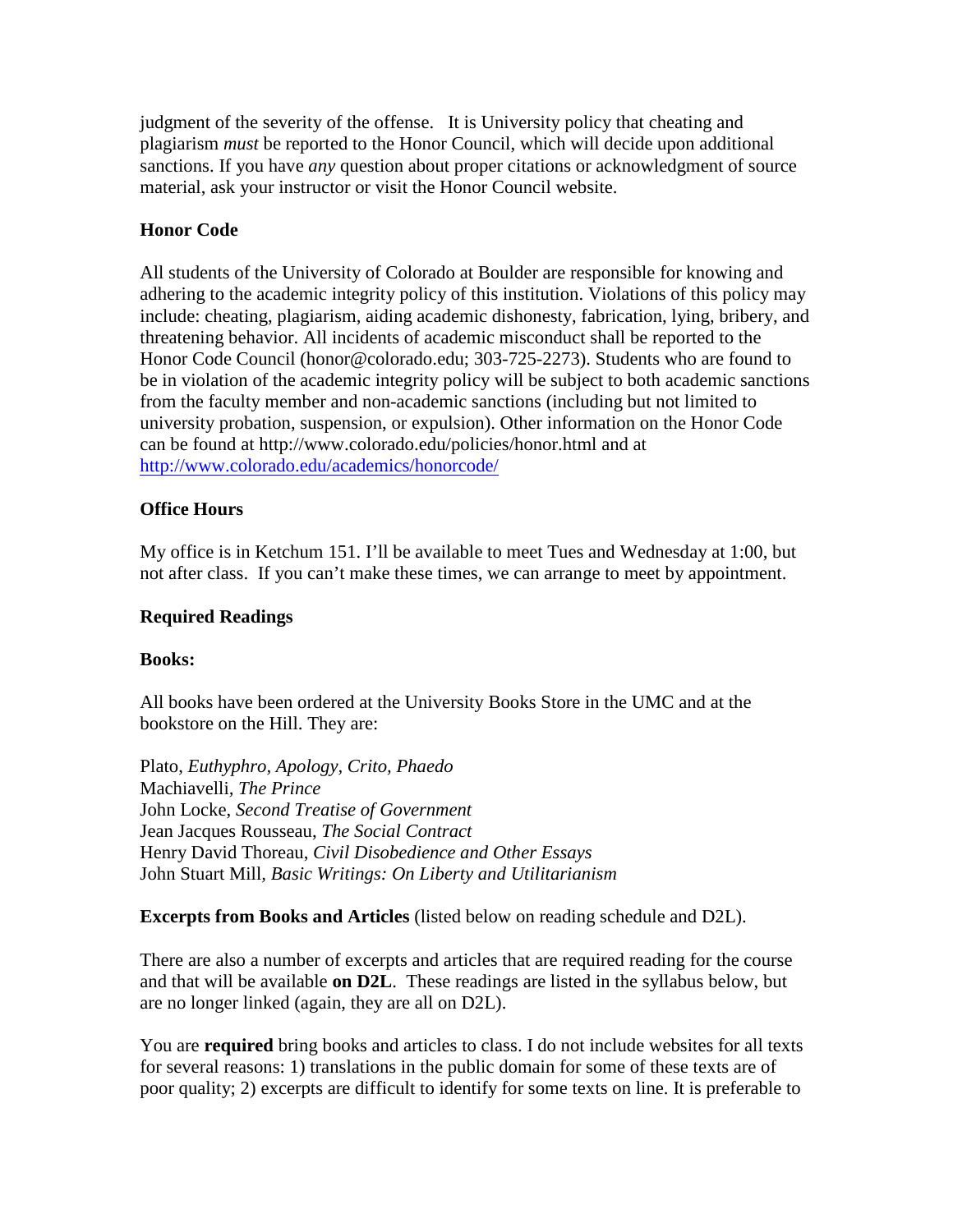have books that you can mark up and bring to class.

## **Reading Schedule**

To be done by date listed. Approximate pages and difficulty of material are indicated; plan accordingly Anything that is not in one of the required books will be on D2L

All lectures are also posted on D2L. In some cases, "handouts" of the lectures are also posted.

June

#### 5 **Introduction** to course

#### 6 **Philosophy versus Politics?**

The first dialogue in your book, *Euthyphro*, is NOT a required reading. Of course, you are encouraged to read it, as it is interesting in itself and as background for the *Apology* and *Crito*, but we will not discuss it in class.

Study Questions for *Apology* and *Crito (*ApologyQs-on D2L) 1 page. You don't have to turn in answers to these questions but I will ask you about them in class and they will guide your reading if you look through them before starting the dialogues and then try to answer them as you read the dialogues

Plato, *Apology,* 28 pages, deceptively easy, read carefully

I.F. Stone, "When Free Speech Was First Condemned, ("Stone" no link, on D2L), 6 page interview, an easy read, but don't buy everything Stone says at face value.

Total: 35 pages

## 7 **Why Obey the Law? The Problem of Political Obligation**

Hand in reading questions just for the *Crito, Phaedo*, not the Apology. 1 page, see above ("ApologyQs")

Plato, *Crito, Phaedo*, 18 pages, deceptively easy, read carefully

Total: 18 pages

## 8 **Machiavelli's Critique of Classical Political Thought**

Machiavelli, The Prince, Chapters 1-3, 5-6, 8-9, 15-18, 25-26, Appendix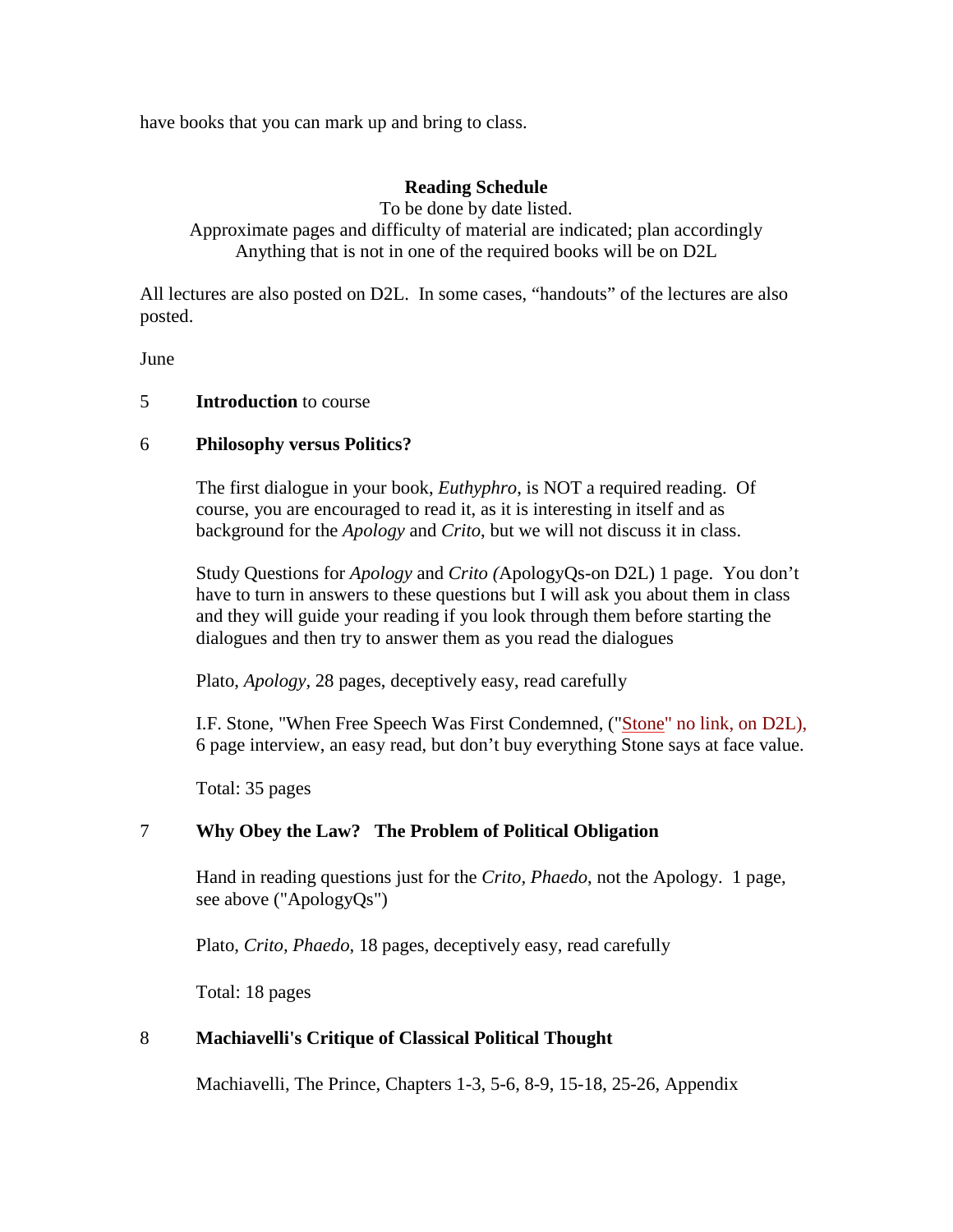Total: 47 short pages

#### 9 **Thomas More: Christian Realist?**

#### **Utopia, Part I**

Watch clips from "Man for All Seasons," possibly "Wolf Hall"

#### 12 **Thomas More: the Problem of Dirty Hands**

*Utopia*, Part I

Michael Walzer, "The Problem of Dirty Hands" (Walzer\_Dirty in D2L)

Study Questions, Walzer (Look under "Study Questions" on D2L)

Use study questions as a guide; not an assignment to hand in.

#### 13 **Thomas Hobbes: The State of Nature, "Solitary, Poor, Nasty, Brutish and Short"**

Richard Tuck, "Thomas Hobbes: the skeptical state (Tuck-Hobbes).

Twelve short pages, easy

Hobbes, *Leviathan*, Chapt. 8, 13, Chapt. 14 (paragraphs 1-8, 18-20, 23-33), Chapt. 15 (1-3, 35-41) (["Hobbes1-A.pdf"](http://spot.colorado.edu/PROTECTED/Summer2004/Hobbes1-A.pdf)). More difficult reading.

Total: 20 pages

Texts of *Leviathan* also available:

<http://oregonstate.edu/instruct/phl302/texts/hobbes/leviathan-contents.html>

or [http://www.earlymoderntexts.com](http://www.earlymoderntexts.com/)

#### 14 **Hobbes: The Social Contract and Leviathan, "A mortal god"**

Hobbes, *Leviathan*, Chapt. 17 (1-2, 6-7, 12-15); Chapt. 18 (1-10, 16, 20); Chapt. 19 (1-2,4-7); Chapt. 20 (1-3); Chapt. 21 (1-18, 21-22); Chapt. 29 (1-10); Chapt. 30 (1-4).

All in "Hobbes2-A.pdf". 24 pages, difficult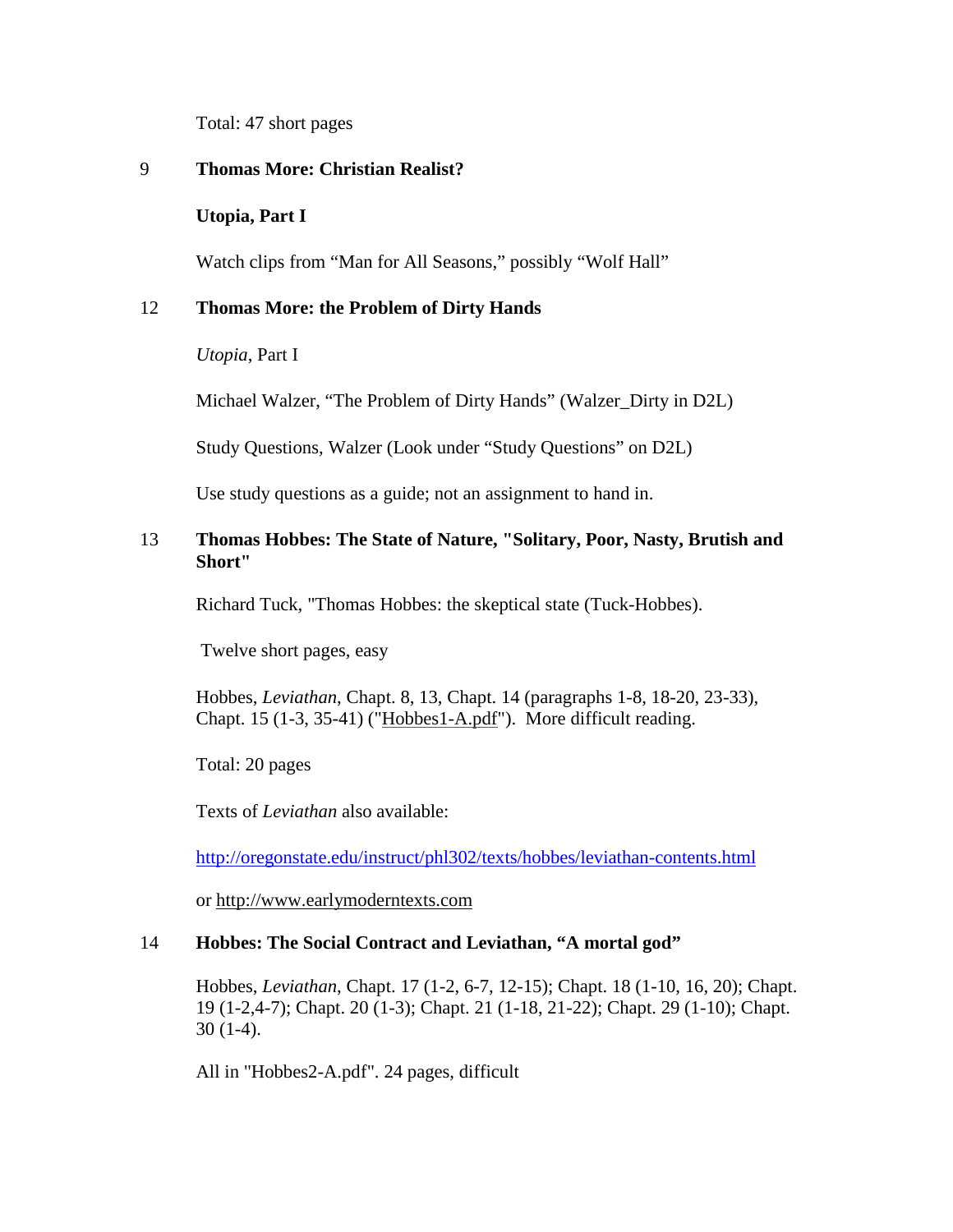Total: 24 pages

#### 15 **John Locke: A Kinder, Gentler State of Nature?**

Dunn, "John Locke: The Politics of Trust" ("Dunn.pdf"), 10 short pages, easy

Locke, *Second Treatise of Government*. Note that Locke's work is organized by numbered sections and that the following are section, not page numbers. I repeat: are **not** page numbers. Sections 4-24, 87-92, 95-100, 123-142, 211-228. 240-243 (28 pages, difficult). Locke1pdf.

Total: 38 pages

Also available: http://www.constitution.org/jl/2ndtreat.htm

#### 16 **No Class**: **Review**

#### 19 **In-Class Review**

#### 20 **In-class Exam**

#### 21 **Locke and Hume on Consent**

*Second Treatise*, Sections 117-122 (4 pages, read carefully) at LockeConsent

Hume, excerpts from "Of the Original Contract" 3 pages (Hume)

#### **Locke on Property**

*Second Treatise*, Sections 25-37 (7 pages, read carefully) at LockeProperty

Robert Nozick, "The Lockean Theory of Acquisition," "The Proviso" ("NozickA"), 9 pages

#### 22 **Rousseau: The General Will or How to Reconcile Freedom and Authority**

Rousseau, *The Social Contract*, Bks 1 and 2, p. 49 - 100

Total: 51 very small pages

#### **Rousseau: The Law Giver, the Attack on Representative Government and the Civil Religion**

*The Social Contract*, Bk 3 (chapters 1-6, 10-18); Bk 4 (skip chapters 4 and 5); pages 101-122, 131 - 157, 170 - 188, Penguin, Cranston, ed.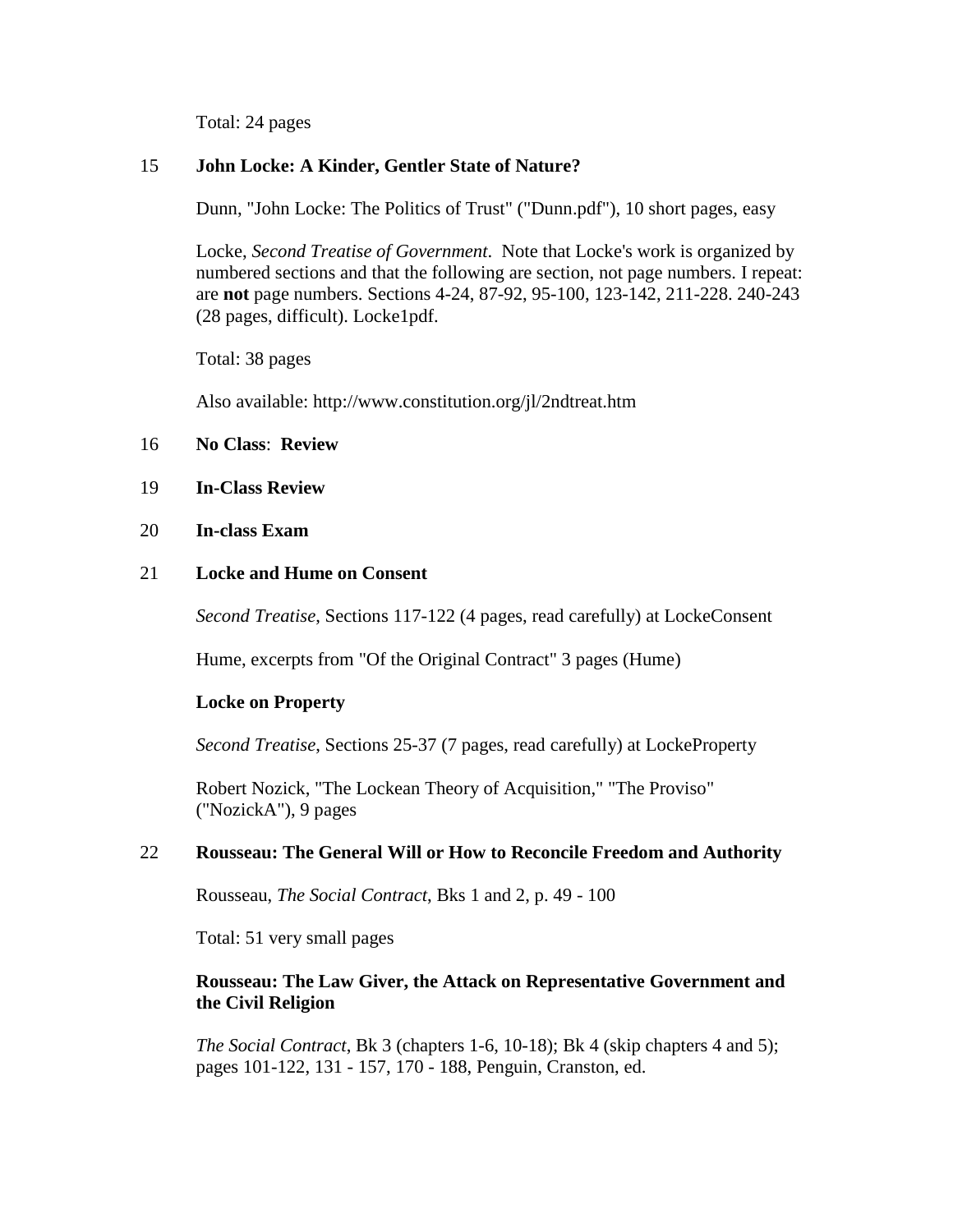Total: 64 very small pages

#### 23 *Federalist* **papers and the American Experiment**

*Federalist* Papers, numbers 1, 9, 10, 48-51 ("FederalistA.pdf"). Scroll through article to find these numbered essays.

Optional: 3, 6, 39

Total: 33 pages, difficult

Also available<http://www.law.ou.edu/hist/federalist>

## 26 **Thoreau, Lincoln, and Obedience to Law**

Thoreau, "Civil Disobedience" from *Civil Disobedience and Other Essays*, 18 pages, easy. Note this selection is not a pdf but in a required book of essays for the course.

Thoreau also available at [http:///eserver.org/thoreau/civil1.html](http://eserver.org/thoreau/civil1.html)

All of the Jaffa and Lincoln reading below are at "LincolnA.pdf" The next set of readings is also at this link.

Handout, "Compromises Concerning Slavery", which summarizes the next piece by Harry Jaffa, so use them together;

Harry Jaffa, *Crisis of the House Divided*, "Appendices: Some Historical Background to the Lincoln-Douglas Debates," 12 pages, moderately difficult

Abraham Lincoln, "The Perpetuation of Our Political Institutions" Lincoln, "The Right to Rise Up" (1 page) "It is for Us the Living" (1 page)

12 pages, very clear

Peter Wehner, "The Man the Founders Feared," *New York Times*, March 19, 2016

Optional: Lincoln readings in between these assignments is optional, but strongly encouraged

Total: 30

## 27 **Lincoln, Secession, and the Union**

Lincoln, "The Right to Rise Up" (1 page)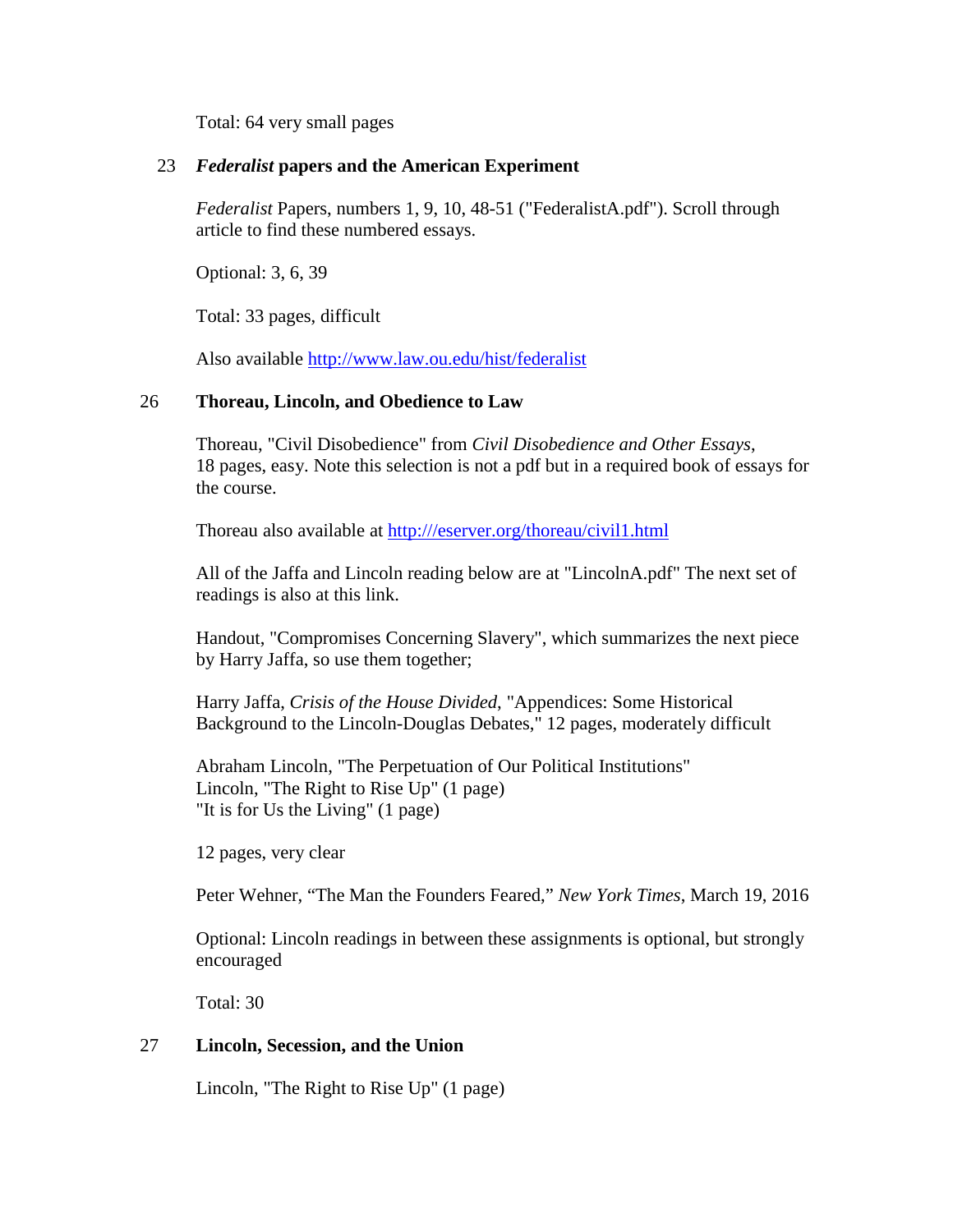Lincoln, "This Question of Slavery Extension" 11 pages, very clear "Secession or Rebellion?"(10 pages) "My Paramount Object" (1 page) "Ours Is A Case of Rebellion" (10 pages)

("LincolnA.pdf")

"It is for Us the Living" (1 page) "With Malice Toward None" (2 pages) Total: 36 pages

("LincolnA.pdf" see above)

Donald Trump, "The Art of Address," *New York Times*, March 2016

http://www.nytimes.com/2016/04/03/opinion/donald-trump-the-art-of-theaddress.html?em\_pos=medium&emc=edit\_ed\_20160404&nl=theedit&nl art=3&nlid=51902373&ref=headline&te=1

#### 28 **The Concept of Liberty**

Benjamin Constant, "The Liberty of the Ancients and the Moderns," (last pages slightly out of order)

Isaiah Berlin, "Two Concepts of Freedom"(Berlin.pdf) Read p. 118 - 141 and 162 172. To put it another way, only sections 1, 2, 3, 7 and 8 are required (sections 4, 5, 6, optional).

Total: 33 pages

## 29 **The History of Liberty, Social Tyranny, and the Harm Principle**

John Stuart Mill, *On Liberty*, Chapters 1 and 3

Total: 35 pages, difficult

Mill also available http://www.constitution.org/jsm/liberty.html

#### 30 **Freedom of Thought and Expression**

Mill, *On Liberty*, Book 2, approx. 40 pages, difficult

Total: 40 pages

#### 3 **Liberty of Action**